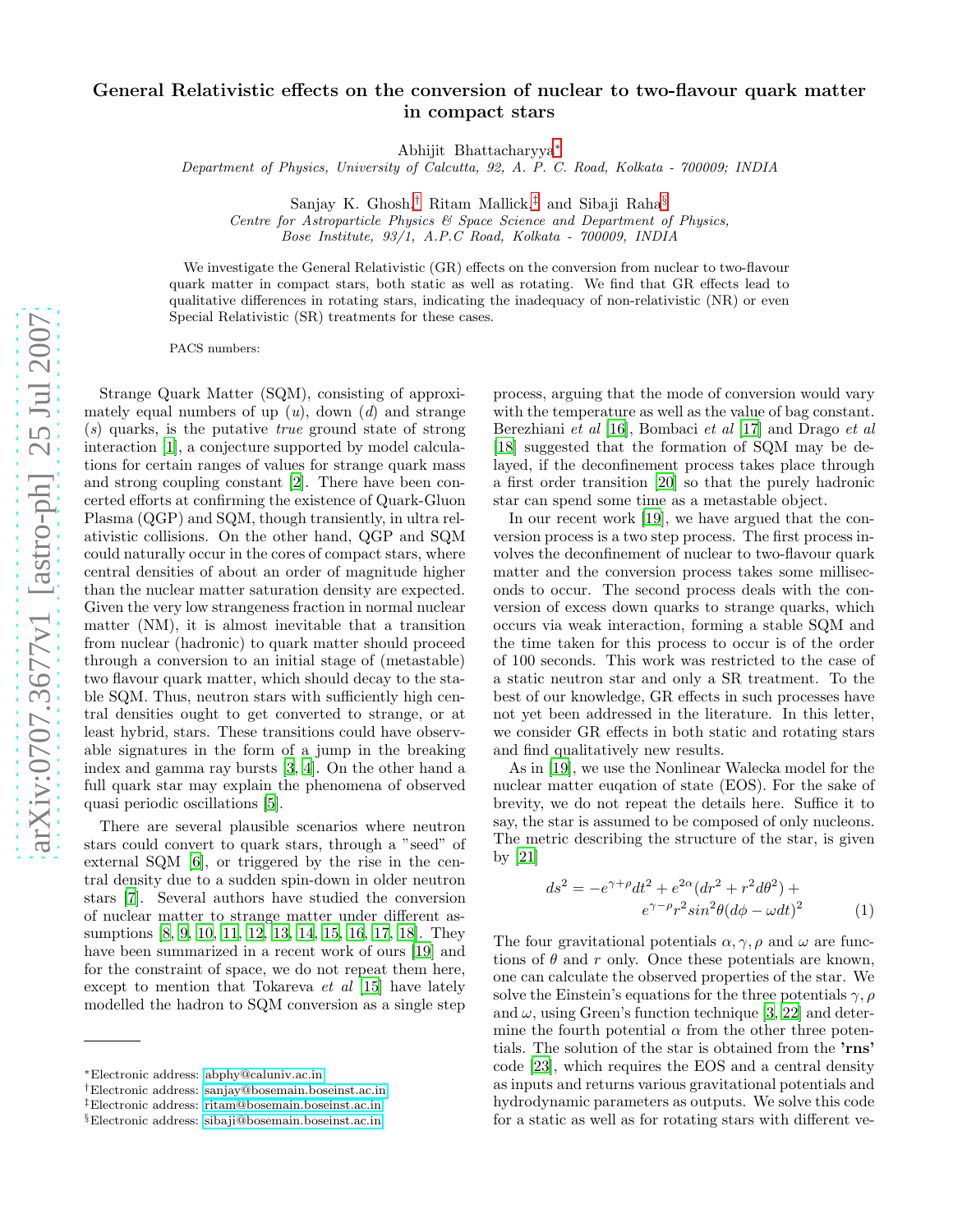locities, upto the mass-shedding limit or the Keplerian velocity. The results are, of course, as expected; rotation induces a change in the star to an oblate-spheroid shape.

To study the GR effects on the conversion of nuclear to two flavour quark matter, we heuristically assume the existence of a combustive phase transition front of infinitesimal thickness, and study the outward propagation of the front, using GR hydrodynamical equations of motion. First we consider a non-rotating neutron star, where the geometry of the problem is one-dimensional and then extend our calculation to a rotating neutron star, where an extra dimension is needed. Let us assume that the conversion front is generated at the center of the star, and it propagates outwards through the star with a certain velocity, dictated by the initial conditions and hydrodynamical equations, converting the nuclear matter to two-flavour quark matter. Employing the conservation conditions [\[24,](#page-3-23) [25\]](#page-3-24) and further employing the entropy condition [\[26\]](#page-3-25), we determine the flow velocity of matter in the two phases, given by

$$
v_1^2 = \frac{(p_2 - p_1)(\epsilon_2 + p_1)}{(\epsilon_2 - \epsilon_1)(\epsilon_1 + p_2)},
$$
\n(2)

and

$$
v_2^2 = \frac{(p_2 - p_1)(\epsilon_1 + p_2)}{(\epsilon_2 - \epsilon_1)(\epsilon_2 + p_1)}.
$$
\n(3)

It is possible to classify the various conversion mechanisms by comparing the velocities of the respective phases with the corresponding velocities of sound, denoted by  $c_{si}$ , in these phases. For the conversion to be physically possible, velocities should satisfy an additional condition, namely,  $0 \leq v_i^2 \leq 1$ ; here we have used natural units  $\hbar = c = K = 1$ . If we plot different velocities against baryon number, we get curves from which we could calculate the initial velocity of the front at the centre of the star [\[19\]](#page-3-18). Starting with this initial velocity, we investigate the evolution of the front with time under GR effect; to this end, we first have to derive the appropriate continuity and Euler's equations for the metric [eq. (1)]. Treating both nuclear and strange matters as ideal fluids, the system is governed, together with the metric and the EOS, by the Einstein's equation  $R_i^k - \frac{1}{2} \delta_i^k R = \kappa T_i^k$  and the equation of motion  $T^k_{i;k} = 0$  [\[27](#page-3-26)].

For adiabatic motion, we have,

$$
\frac{d(\varpi u_i)}{ds} + \frac{\partial \varpi}{\partial x^i} = \frac{\varpi}{2} u^k u^l \frac{\partial g^{kl}}{\partial x^i} + T \frac{\partial \sigma}{\partial x^i} \tag{4}
$$

$$
\frac{\partial}{\partial x^k} \left( \frac{u^k}{V} \sqrt{-g} \right) = 0; \qquad \frac{\partial \sigma}{\partial s} = 0 \tag{5}
$$

where  $u^i$  signifies the four velocity,  $\varpi$  and  $\sigma$  are the enthalpy and entropy, respectively. For an isentropic process, *i.e.*  $\sigma = constant$ , the term  $T \frac{\partial \sigma}{\partial x^i}$  goes to zero.

The above two equations are the starting point for deriving the appropriate continuity and Euler's equations. If we want the equation for  $\frac{\partial v}{\partial r}$ , we only need to consider the variation of the gravitational potentials with r and the terms containing partial derivatives w.r.t  $\theta$ can be neglected. For our metric,  $\sqrt{-g}$  comes out to be  $\sqrt{-g} = e^{\gamma + 2\alpha} r^2 \sin \theta$ ; the four vectors are also calculated from the metric. To derive the hydrodynamical equations, we use 'auxiliary' time  $d\tau$  instead of ordinary time dt, defined as  $d\tau = \frac{\sqrt{g_{rr}}}{\sqrt{g_{tt}}} dt$ .

Calculating these values from the metric and putting them in eqn.  $(4)$  and  $(5)$ , we get the continuity and the Euler's equations, given by

$$
\frac{1}{\omega}(\frac{\partial \epsilon}{\partial \tau} + v \frac{\partial \epsilon}{\partial r}) + \frac{1}{W^2}(\frac{\partial v}{\partial r} + v \frac{\partial v}{\partial \tau}) + \frac{2v}{r} + \frac{v}{r}cot\theta
$$
\n
$$
= -v(\frac{\partial \gamma}{\partial r} + \frac{\partial \alpha}{\partial r}) \quad (6)
$$
\n
$$
\frac{1}{\omega}(\frac{\partial p}{\partial r} + v \frac{\partial p}{\partial \tau}) + \frac{1}{W^2}(\frac{\partial v}{\partial \tau} + v \frac{\partial v}{\partial r})
$$
\n
$$
= \frac{1}{2}(A\frac{\partial \gamma}{\partial r} + B\frac{\partial \rho}{\partial r} + C\frac{\partial \omega}{\partial r} + E), \quad (7)
$$

where,  $v$  is the r.m.s velocity and  $W$  is the inverse of the Lorentz factor. This system of equations differs from its SR counterpart in the appearance of the gravitational potentials, describing the gravitational forces acting on the fluid in its own gravity field. Once the two basic equation are set, we now proceed exactly as in [\[19\]](#page-3-18). We define  $v$  as the front velocity in the nuclear matter rest frame and  $n = \frac{\partial p}{\partial \epsilon}$  is the square of the effective sound speed in the medium.  $d\tau$  and dr are connected by the relation

$$
\frac{dr}{d\tau} = vG\tag{8}
$$

where  $G$  is given by

$$
G = \sqrt{\frac{e^{\gamma + \rho} - e^{\gamma - \rho} r^2 \omega^2 \sin^2 \theta}{e^{2\alpha}}}
$$
(9)

The other parameters of the equation are defined as

$$
A = \frac{v \omega r \sin \theta}{C1} - 1; \quad E = \frac{2\omega^2 r \sin \theta}{C1} + \frac{2\omega^2 e^{\gamma - \rho} r \sin \theta}{A1};
$$
\n
$$
B = \frac{B1}{A1} - \frac{v \omega r \sin \theta}{C1}; \quad C = \frac{2\omega e^{\gamma - \rho} r^2 \sin \theta}{A1} + \frac{v r \sin \theta}{C1}
$$
\nwhere

where

$$
A1 = e^{\gamma + \rho} - e^{\gamma - \rho} r^2 \omega^2 \sin^2 \theta;
$$
  
\n
$$
B1 = -e^{\gamma + \rho} - e^{\gamma - \rho} r^2 \omega^2 \sin^2 \theta;
$$
  
\n
$$
C1 = \sqrt{r^2 \omega^2 \sin^2 \theta - e^{2\rho}};
$$

After a bit of algebra, we get a single differential equation for v:

$$
\frac{\partial v}{\partial r} = \frac{W^2 v [K + K1]}{2[v^2 (1 + G)^2 - n(1 + v^2 G)^2]}.
$$
(10)

where,

$$
K = 2n(1 + v^2 G)\left(\frac{\partial \gamma}{\partial r} + \frac{\partial \alpha}{\partial r} + \frac{2}{r} + \frac{\cot \theta}{r}\right)
$$

$$
K1 = (1 + G)(A\frac{\partial \gamma}{\partial r} + B\frac{\partial \rho}{\partial r} + C\frac{\partial \omega}{\partial r} + E)
$$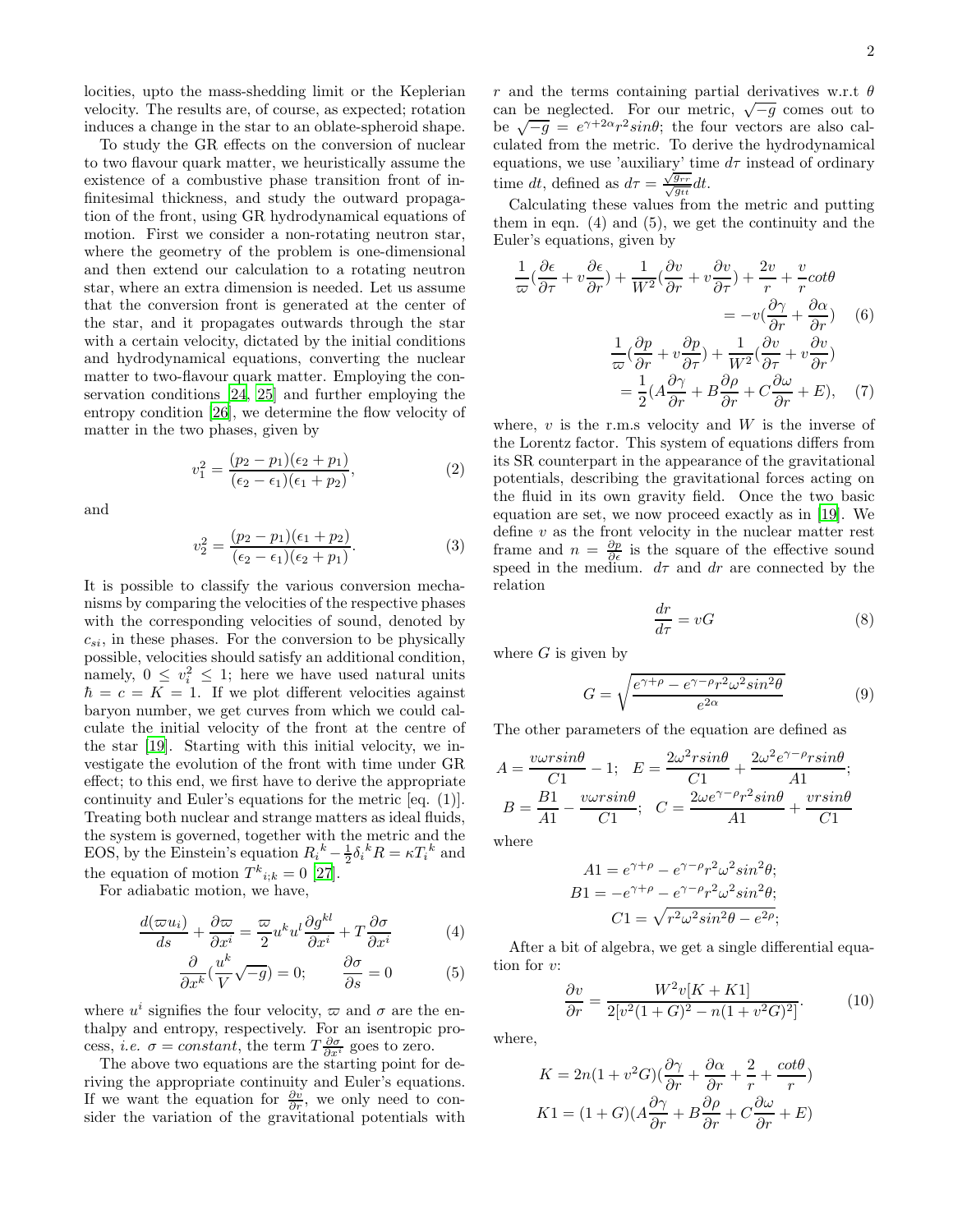$\omega = 0$  and  $sin\theta = 1$  in this equation yield the equation for the static star and if we put all potentials equal to zero, we recover our equation for the SR case [\[19](#page-3-18)].

Integrating eq. (10) over r from the center to the surface, we obtain the propagation velocity of the front along the radial direction. The initial condition, *i.e.*, the velocity at the center of the star, should be zero from symmetry considerations. On the other hand, the  $1/r$  dependence of the  $dv/dr$  in eqn. (10) suggests a steep rise in velocity near the center of the star.

Our calculation proceeds as follows. Having constructed the density profile of the star for a fixed central density, eqns.  $(2)$  and  $(3)$  specify the respective flow velocities  $v_1$  and  $v_2$  of the nuclear and quark matter in the rest frame of the front, at a radius infinitesimally close to the center of the star. This would give us the initial velocity of the front  $(-v_1)$ , at that radius, in the nuclear matter rest frame. With this, we integrate eqn. (10) outwards along the radius of the star. The solution gives the variation of the velocity with position as a function of the time of arrival of the front. Using this velocity profile, we can calculate the time required to convert the whole star using the relation  $\frac{dr}{d\tau} = vG$ .



FIG. 1: Variation of velocity of the front along the radial direction of the star for three different cases, namely SR, nonrotating GR and rotating GR.

For a static star, being spherically symmetric, the problem is rather simple; for a rotating star, however, the asymmetry has to be taken care of. For that, we would have to introduce a new parameter  $\chi = cos\theta$ , along the vertical axis of the star. We start our calculation by choosing the central density of the star to be 7 times the nuclear matter density, for which the Keplerian velocity of the star is  $0.67 \times 10^{-4} sec^{-1}$  (the rotational velocities given in fig. (2) are all in units of  $10^{-4} sec^{-1}$ ). For this central density, the initial velocity of the front comes out to be 0.45. For a complete understanding of the GR effect, comparison with respect to SR is desirable. After solving the differential equation for static and rotating star, we have plotted in fig. (1) the propagation velocity of the front along the radial direction of the star for three cases. The unbroken curve is for the SR case, the bro-



FIG. 2: Variation of velocity of the front along the radial direction for different rotational velocity of the star.

ken curve for non-rotating GR case and the dotted curve for the rotating GR case with  $\chi = 0$ , *i.e* at the equator. As expected, for all the three cases, the velocity shoots up near the center of the star and saturates at a certain velocity for large radii. This is due to the asymptotic behaviour of the differential equations. It can also be clearly seen that the GR effect increases the velocity of the front considerably (maximum by 30%) and the effect is most pronounced for the static case. The rotational effect of the star seems to suppress the GR effect and therefore the velocity of the front decreases. The result becomes clearer if we look at fig. (2) where we have plotted the front velocity with equatorial radius for different rotational velocities; as the rotational velocity increases, the velocity of the front decreases.

From fig. (3), we find that the front velocity is maximum along the polar direction and minimum along the equator. This is quite an interesting result as the equator has the maximum length and the front takes the maximum time to convert nuclear matter to two-flavour quark matter in that direction than towards the pole. Therefore, at any particular instant of time, we may have a situation where the polar part of the star has been con-



FIG. 3: Variation of velocity of the front along the radial direction for different  $\chi$ .